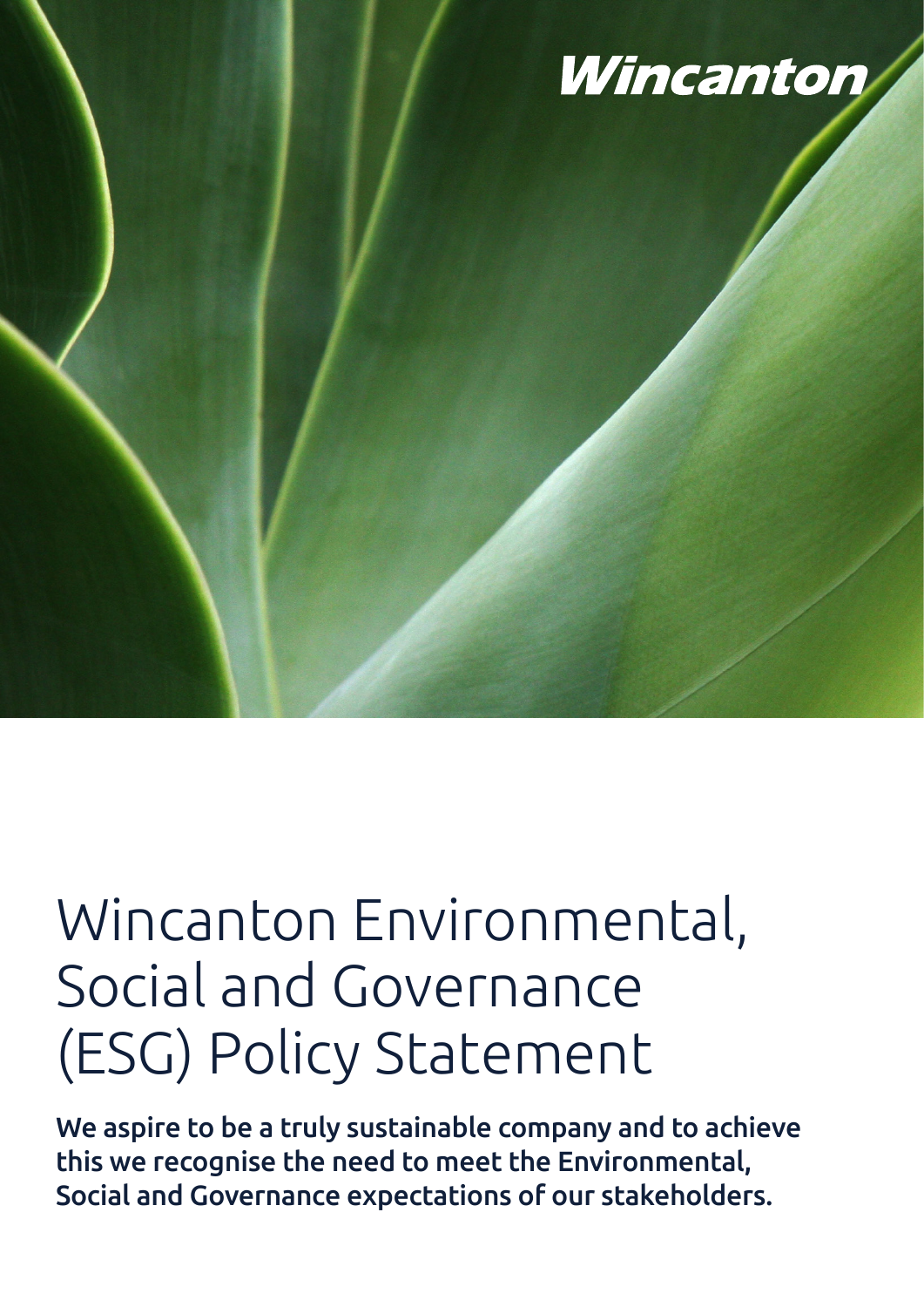# Wincanton believes in the 10 principles of the UN Global Compact and commits to adhere to them as the basis of our responsible business programme. Specifically,

- We support and respect the protection of internationally proclaimed human rights and will not be complicit in human rights abuses.
- We uphold freedom of association; recognise the right to collective bargaining; and will strive for the elimination of all forms of forced, compulsory and child labour and any discrimination in employment and occupation. We have a separate Modern Slavery statement which sets out our commitments in this area.
- We support a precautionary approach to environmental challenges; take responsibility for our environmental impacts and strive to develop and deploy technologies and practices that improve our environmental performance.
- We will work against corruption in any form and have an Anti-Bribery and Corruption policy which sets out our actions to detect and eliminate, where applicable.

These commitments are embedded in our code of conduct, and the specific subject matter policies and systems with which we manage our activities and engage our colleagues.

Wincanton supports the achievement of all the United Nations sustainable development goals (SDGs) and the associated targets. In our business sectors we will strive to make progress against those SDGs where we can have a direct, positive material impact in the regions in which we operate.

We are specifically committed to making progress against the following UN sustainable development goals:



# SDG 3 "Good Health and Wellbeing"

We promote good health and wellbeing through a pioneering

Health and Safety programme, principles and policy; a wellbeing charter and programmes to support colleagues with their physical and mental health and wellbeing; partnerships to help us promote good mental health; Community engagement at our locations; and corporate partnerships to deliver wellbeing programmes in the UK and internationally.



# SDG 5 "Gender Equality" (including SDG 10, "Reduced Inequalities")

We are a company that aspires

and works proactively to achieve a diverse work force across all levels of our business, from board and management teams to our operational colleagues. Our diversity and inclusion strategy aims to increase the representation of women and under-represented groups in supply chain roles at all levels and is designed to give everyone the opportunity to realise a fulfilling career in the supply chain sector.



# SDG 4 "Quality Education"

We have an extensive apprenticeship programme; a work placement and graduate scheme; and the Wincanton Academy for continuing

professional development.

We maintain an operational training programme covering all aspects of supply chain expertise e.g. HGV and MHE driving; and access to professional qualifications which may be gained internally or with professional institutions such as CILT, IEMA or IOSH.



#### SDG 8 "Decent Work and Economic Growth"

Wincanton's responsible business policies are designed to deliver

fairness to all and a workplace to thrive in. Our inclusion programme encourages all to shine and develop and our W2 Innovation programme brings forward new, sustainable supply chain solutions for our customers, driving their growth and ours. For our value chain, we require our suppliers to have effective systems and controls to ensure modern slavery is not taking place anywhere in their business, we vet them to ensure this is the case.